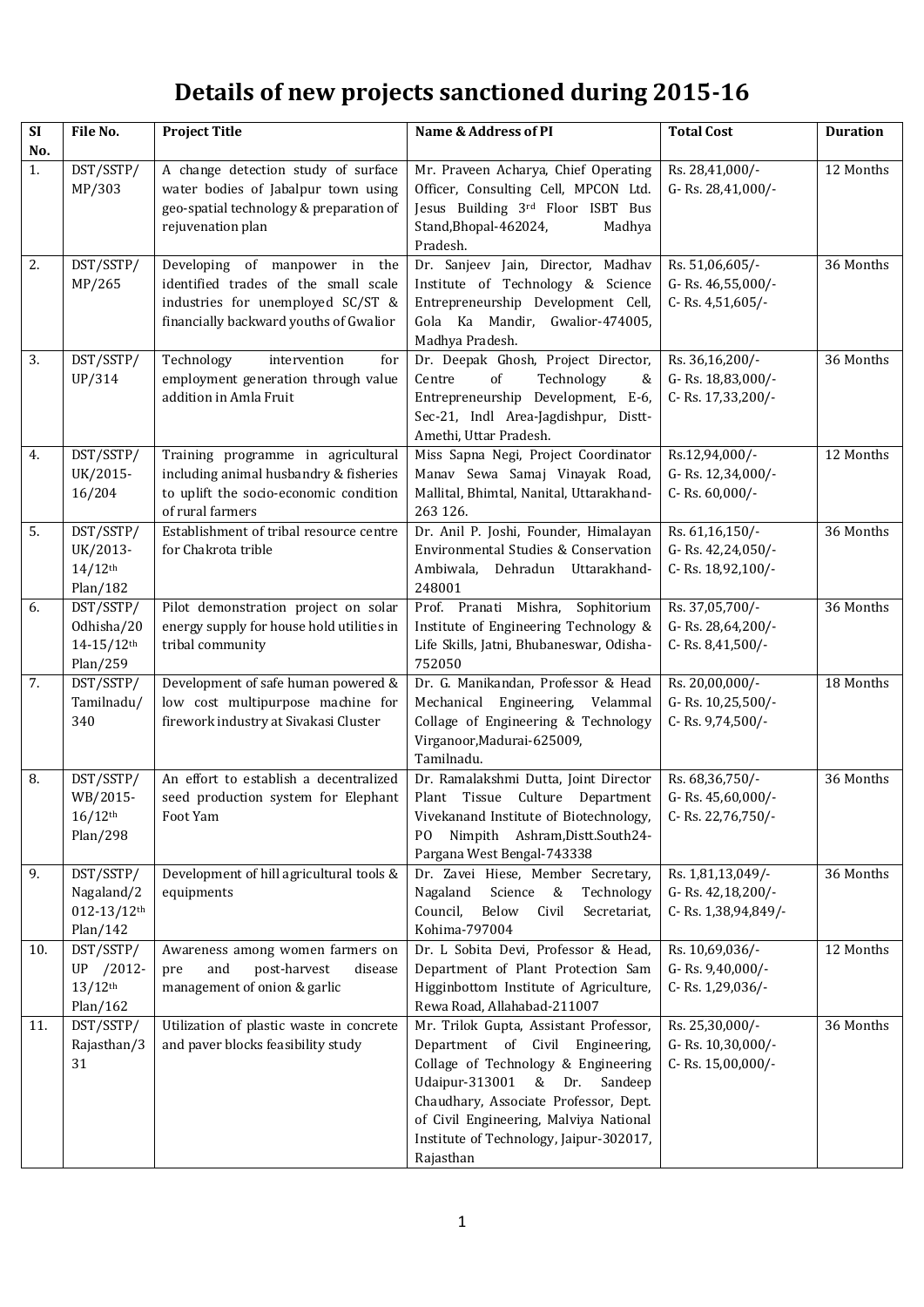| 12. | DST/SSTP/<br>Manipur/24                           | Installation and evaluation of water<br>filtration units at public ponds In SC/ST                                                                                                                               | Er. Ch. Sarat Singh, Scientific Officer,<br>Manipur Science & Technology Council,                                                                                                                                                                                                                                                                                                                          | Rs. 42,44,504/-<br>G-Rs. 41,21,000/-                      | 12 Months |
|-----|---------------------------------------------------|-----------------------------------------------------------------------------------------------------------------------------------------------------------------------------------------------------------------|------------------------------------------------------------------------------------------------------------------------------------------------------------------------------------------------------------------------------------------------------------------------------------------------------------------------------------------------------------------------------------------------------------|-----------------------------------------------------------|-----------|
|     | 4                                                 | areas in Imphal                                                                                                                                                                                                 | Central<br>Road, Imphal-795001,<br>Jail<br>Manipur                                                                                                                                                                                                                                                                                                                                                         | C-Rs. 1,23,504/-                                          |           |
| 13. | DST/SSTP/<br>UP/393                               | Ensuring availability and dissemination<br>of seeds of tolerant varieties for<br>improving and stabilizing productivity<br>in stress-prone areas of eastern UP                                                  | RK.<br>Singh,<br>Director,<br>Dr.<br>Nand<br>Educational Foundation for<br>Rural<br>Development (NEFORD), 1, Devlok<br>Colony, Church Road, Visnupuri, Aliganj,<br>Lucknow-226 022, Uttar Pradesh.                                                                                                                                                                                                         | Rs. 39,97,000/-<br>G-Rs. 18,17,000/-<br>C-Rs. 21,80,000/- | 36 Months |
| 14. | DST/SSTP/<br>UP/391                               | History & technological status of Khurja<br>pottery cluster                                                                                                                                                     | Dr. Lalit Kumar Sharma, Scientist in<br>Charge, Khurja Centre, CSIR- Central<br>Glass and Ceramic Research Institute,<br>Khurja Centre, UP-203131                                                                                                                                                                                                                                                          | Rs. 13,50,000/-<br>G-Rs. 12,34,020/-<br>C-Rs. 1,15,980/-  | 18 Months |
| 15. | DST/SSTP/<br>MP/330                               | One<br>week<br>training<br>awareness<br>programme for women farmer on<br>science based technology of organic<br>compost production                                                                              | Mrs. Manju Sharma, Secretary, Abhay<br>Nari Kalyan Samiti, 102-Kunj Nagar,<br>Phase-1, Ahemedpur, Hoshangabad<br>Bhopal-4620026,<br>Road,<br>Madhya<br>Pradesh.                                                                                                                                                                                                                                            | Rs. 4,47,000/-<br>$G-4,47,000/-$                          | 1 week.   |
| 16. | DST/SSTP/J<br>&K/355                              | Ecological engineering for conservation<br>biological control of insect pests in<br>vegetable ecosystem of Kashmir                                                                                              | Khan,<br>Associate<br>Dr. Akhtar Ali<br>Professor, Division of Entomology,<br>Sher-e-Kashmir<br>University<br>of<br>Agricultural Sciences, Shalimar Campus<br>Srinagar-190 025, J&K.                                                                                                                                                                                                                       | Rs. 41,72,500/-<br>G-Rs. 37,99,200/-<br>C-Rs. 3,73,300/-  | 36 Months |
| 17. | DST/SSTP/<br>12 <sup>th</sup><br>Plan/J&K/1<br>50 | Genetic susceptibility to mastitis in<br>cows reared in temperature regions of<br>Kashmir                                                                                                                       | Dr. Manzoor ur Rahman Mir, Professor,<br>Division of Veterinary Biochemistry,<br>Sher-e-Kashmir<br>University<br>of<br>Agriculture,<br>Shuhama<br>Srinagar,<br>Kashmir-190006                                                                                                                                                                                                                              | Rs.58,33,450/-<br>G-Rs. 42,46,400/-<br>C-Rs. 15,87,050/-  | 36 Months |
| 18. | DST/SSTP/<br>Uttar<br>Pradesh/34<br>3             | A cohort prospective study to compare<br>conventional v/s cortocomy facilitated<br>orthodontic tooth treatment"                                                                                                 | Dr. Suleman Abbas Khan, Associate<br>Professor, Department of Pedodontics,<br>Saraswati Dental College, Lucknow,<br>Uttar Pradesh -226022 & Consultant<br>Pedodontics, Muskan Dental Clinic and<br>Tobacco Cessation, Lucknow, UP.                                                                                                                                                                         | Rs. 18,78,150/-<br>G-Rs. 14,78,000/-<br>C-Rs. 4,00,150/-  | 36 Months |
| 19. | DST/SSTP/<br>Rajasthan/3<br>37                    | Livelihood opportunity through post<br>harvesting technology and solar energy<br>at Khandar Block of Sawaimadhopur<br>District of Rajasthan                                                                     | Dr. Subhash Chandra Sharma, Chairman<br>& Executive Director, R K Sansthan,<br>3/166, Housing Board Colony,<br>Sawaimadhopur-322001, Rajasthan                                                                                                                                                                                                                                                             | Rs. 65,97,000/-<br>G-Rs. 50,91,000/-<br>C-Rs. 15,06,000/- | 36 Months |
| 20. | DST/SSTP/<br>MP/302                               | Development plan for Maheshwar<br>weaving Cluster                                                                                                                                                               | Mr. Sudhir B Jain, Chief Manager,<br>Consulting Cell, MPCON Ltd, Jesus<br>Building, 3rd Floor, Near Rajhans<br>Regent, ISBT Bus Stand, Bhopal-462<br>024, Madhya Pradesh.                                                                                                                                                                                                                                  | Rs. 7,84,000/-<br>G-Rs. 6,54,000/-<br>C-Rs. 1,30,000/-    | 6 Months  |
| 21. | DST/SSTP/<br>Rajasthan/3<br>73                    | Development of marble dust filled<br>reinforced polymer composite for wind<br>turbine blade                                                                                                                     | Dr. Amar Patnaik, Asst. Professor,<br>Mechanical Engineering Department,<br>Malvia National Institute of technology,<br>Jaipur, JLN Marg, Rajasthan-302 017.                                                                                                                                                                                                                                               | Rs. 55,72,843/-<br>G-Rs. 20,23,200/-<br>C-Rs. 35,49,643/- | 36 Months |
| 22. | DST/SSTP/<br>Rajasthan/3<br>94                    | An empirical investigation of ergonomic<br>interventions in handicraft industry in<br>Rajasthan with a special reference to<br>gems and jewellery industry                                                      | Dr. Awadhesh Bharadwaj, Professor,<br>Department of Mechanical Engineering,<br>Malvia National Institute of technology,<br>Jaipur, JLN Marg, Rajasthan-302 017.                                                                                                                                                                                                                                            | Rs. 16,93,200/-<br>G-Rs. 16,93,200/-                      | 36 Months |
| 23. | DST/SSTP/<br>New<br>Delhi/397                     | Impact of parental history of type 2<br>Diabetes mellitus and consanguinity on<br>clinical, biochemical, hormonal and<br>genetic variations in Indian women<br>with Polycystic<br>ovary<br>syndrome<br>(PCOS)'' | Dr. Mohd. Ashraf Ganie, Assistant<br>Department<br>Professor,<br>of<br>Endocrinology,<br>Metabolism<br>and<br>Diabetes, All India Institute of Medical<br>Sciences (AIIMS), R. No.6, 5th Floor PC<br>Block, New Delhi-110 029 & Dr. Bashir<br>Ahmed Charoo, Professor, Department<br>of Pediatrics, Sher - e - Kashmir Institute<br>of Medical Sciences, Soura, Srinagar,<br>Jammu & Kashmir - 190011, J&K | Rs. 76,69,350/-<br>G-Rs. 68,18,850/-<br>C-Rs. 8,50,500/-  | 36 months |